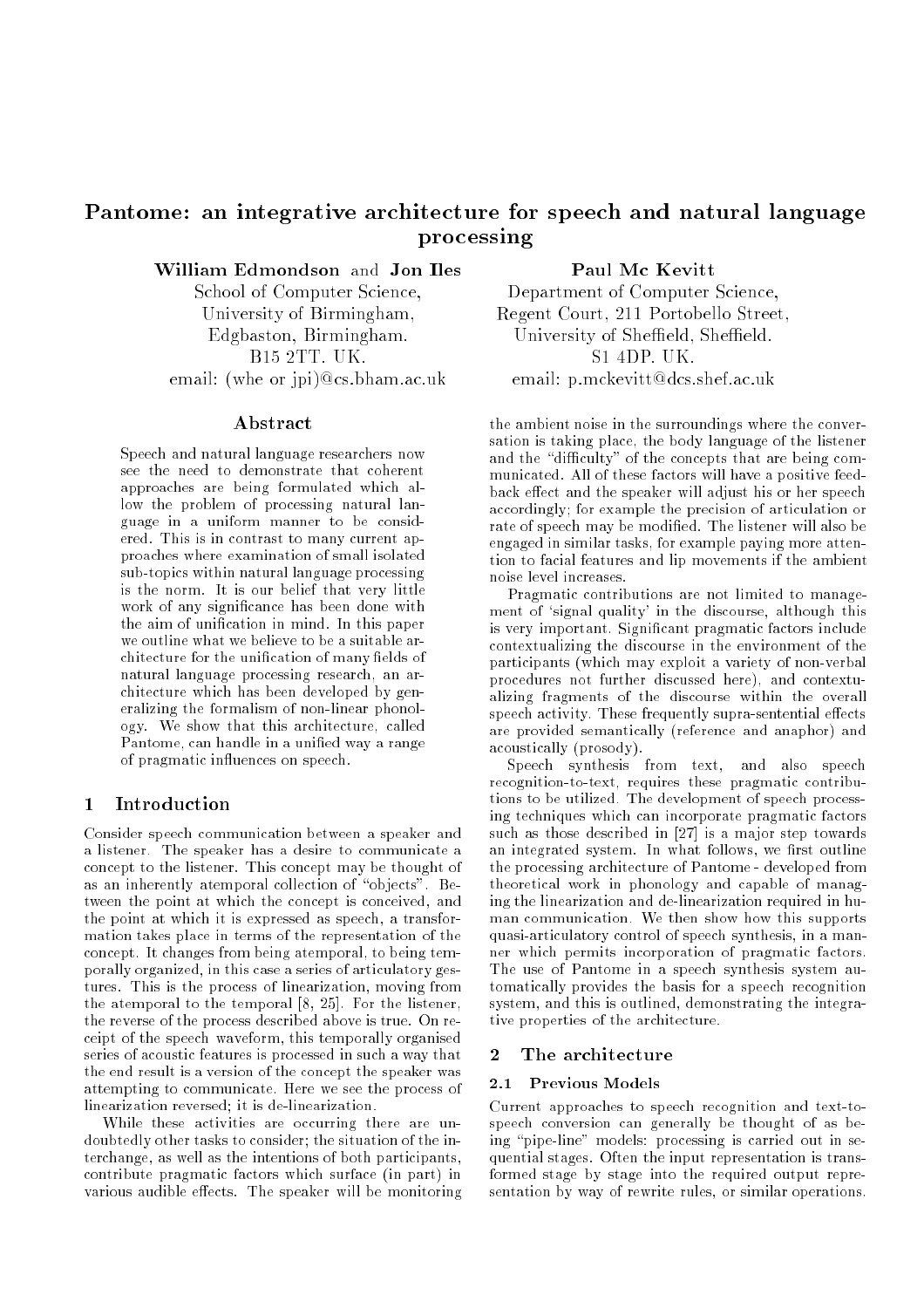These pipe-line architectures provide little scope for integration of the many disparate sources of information that we see are involved in human speech communication. There is even less scope for the integration of the synthesis and recognition processes even though they appear to be so closely interlinked in human speakers. It is in fact very difficult to say that existing systems are currently modelling any of the processes involved in human speech communication, apart from the simple surface results of speaking and listening. If the eventual goal of current speech synthesis and recognition technology is to match human performance, then we believe it to be essential that more than a passing account must be taken of human behaviour. We believe that the Pantome architecture is the one of the few proposals so far capable of supporting the closely integrated model of speech production and recognition that we have discussed above.







Clements

Figure 1: Illustration of competing non-linear formalisms

### 2.2 Non-linear origins

In a series of papers Edmondson [7, 8, 9, 10, 11, 12, 13, 14] has argued that the conventional formalisms of non-linear, or auto-segmental, phonology are too restricted. The feature geometry approach of Clements [5] is more restricted than the major alternative, the `bottle-brush' approach of Hayes [18] (see Figure 1 for illustrations), but the restriction is deeper than their disagreement. The flaw is that in most cases the formalisms are assumed to be inherently speech specic; the only behaviour to be accounted for is the production of sequences of speech segments. For example, both formalisms illustrated in Figure 1 have a "spine" containing a sequence of consonants and vowels.

Attempts to generalise the formalisms have been made, but these are flawed in the same general way. Application of work in non-linear phonology to sign language behaviour does not, of course, make use of the notion of speech segment, but it does rely upon the notion of linguistic, articulatory, segmentation. In signed language `phonology' there is little agreement about the most suitable approach (cf. Edmondson [9], [14], Perlmutter [34], Sandler [36], Wilbur [37]), but nonetheless many authors view the notion of segment as unquestionable.

It can be argued [8] that the general signicance of the non-linear approach is its value in accounting for the assembly of sequentially organised behaviour from atemporal cognitive precursors - the linearization process. The process is the same, inherently, whether the behaviour is speech, sign, or interaction with a computer (cf. Cypher [6], Edmondson [10]). Segments are the product of this process, not the underlying units of behaviour (cf. Kaye [24]). Removal of the emphasis on the speech segment in these formalisms has un-coupled the linearization process from speech - the approach is now more general and may be applied to any cognitive activity.

We restrict the discussion here to speech and natural language processing.



Figure 2: Key elements of the Pantome architecture

### 2.3 Pantome - -

Pantome is the name we have given to the architecture based on the generalized non-linear formalism. The key elements of this architecture are illustrated in Figure 2. It is worth noting at this point that the architecture does not operate in a pipe-lined manner. All operations can be carried out in parallel, and the architecture has been conceived to support this approach.

The spine is the central data structure: this corresponds directly with the notation used by Hayes in Figure 1. This data structure consists of a number of data items known as "segments". The idea of a segment is distinct from the notion of a speech segment. In the context of Pantome a segment can used to represent any given item of data. For example in the case of a text-tospeech system there may be letter segments, word segments, syllable segments and so on. This is illustrated in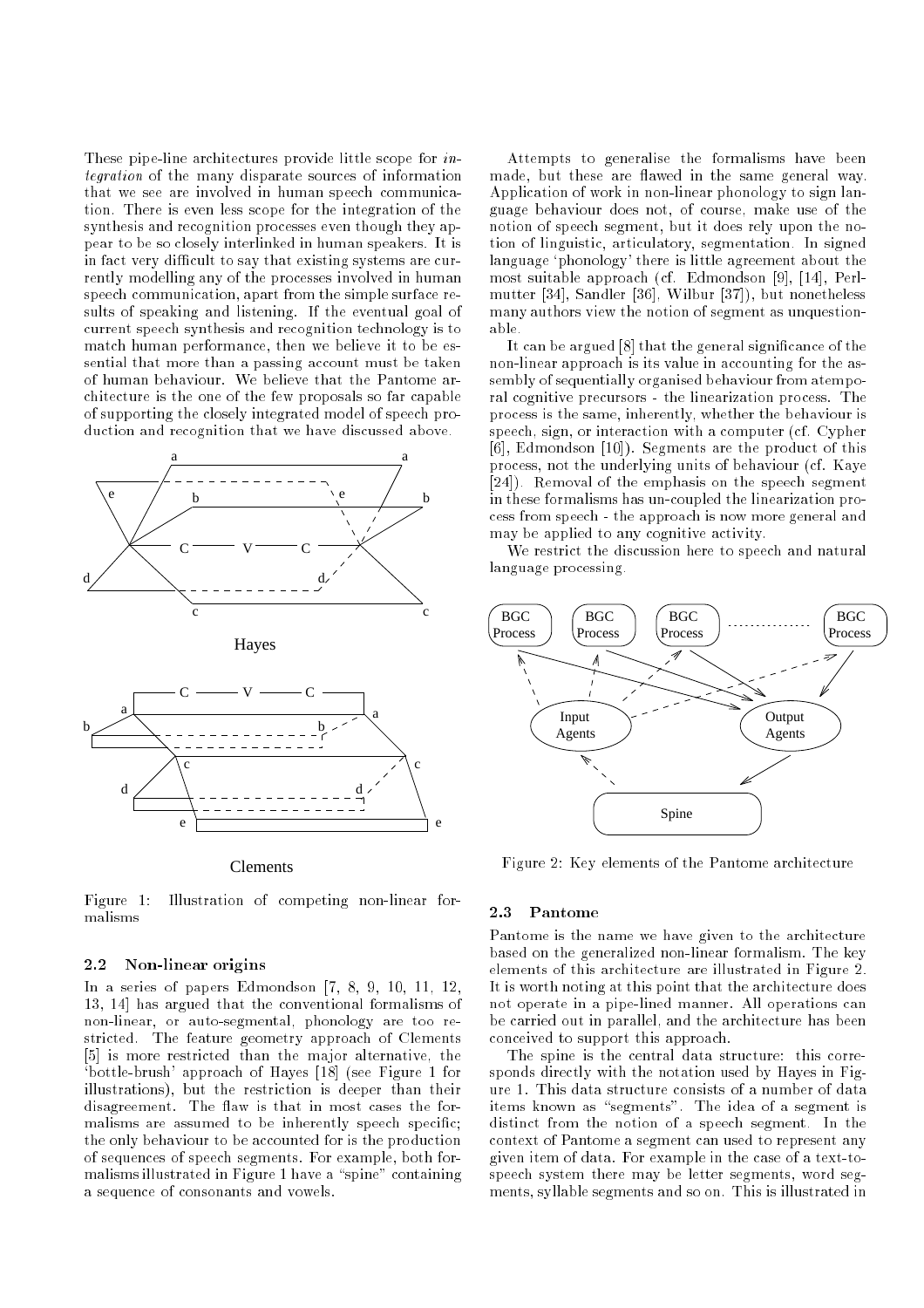Figure 3. Part (a) of Figure 3 illustrates an extract from the spine structure containing letter segments, word segments, syllable segments and phoneme segments. The inter-relationships between these segments are shown in full. The use of the term "segment" here is equivalent to the use of the term "agent" in  $[35]$ .

The input and output agents represented in Figure 2 handle reading and writing segments from and to the spine data structure. All references to the spine structure are dealt by these agents. They provide a standard interface to the data structure, and also handle all potential consistency problems within the data structure that may arise due to the parallel nature of its operation. The flow of data within the architecture is represented by the arrows connecting the various elements together. Adding data to the spine is represented as the solid lines, reading data from the spine is indicated by the dashed lines. The agents themselves have some degree of autonomy; they are supplied with a set of domain specic rules that allow them to complete parts of the structure automatically when new segments are added.



Figure 3: Two views of an extract from the spine

The final elements of the Pantome architecture are the Background Context Processes (illustrated as \BGC Processes" in Figure 2). These are a collection of heterogeneous processes that provide all of the domain dependent processing required to convert the general purpose Pantome architecture to a domain specific application.

To simplify Figure 3 (a) slightly, part (b) illustrates the same structure in two parts. In reality this data structure can be considered three dimensional, Figure 4 gives a perspective view of a similar structure representing the relationships between letters, words, word starts and word ends in a sentence. The spheres in Figure 4 represent individual segments; the lines indicate the inter-relationships between them.



Figure 4: Perspective view of an extract from the spine

In the domain we are discussing here - combining speech with pragmatic factors - we would expect to see BGC processes dealing with letter-to-sound rules, dictionary lookup, morphological analysis, syllabication and also the interrelation of prosodic factors (stress, pitch contours) with the structures of reference in the discourse. Each of these processes will be attempting to add more detail to the structure by adding new segments of particular types and defining their relationships with the existing structure. The Pantome architecture places no restriction on the type or number of processes that are attached as BGC processes. This enables information from disparate heterogeneous sources to be combined in one structure. The architecture allows this structure to be viewed from any perspective and at any level of detail, thus providing for whatever level of contextual detail is required.

Finally, this architecture is bi-directional. Its parallel nature allows it to construct structures that represent input and output simultaneously, and allows these structure to be inter-related when required. This bidirectional nature allows common "knowledge" resources to be shared between input and output tasks thus integrating closely the two processes. The architecture also has the facility to re-evaluate parts of the structure when new information arrives, and selectively update the parts of the structure that are affected by the new data.

Two further points need to be noted here: a) Pantome is unlike any previous modelling architecture, and its development over several years has revealed no flaws in the underpinning theory; b) a version of this architecture has been successfully implemented in a prototype textto-speech system [22].

The architecture has been developed and implemented for use, initially, in a text-to-speech system which provides quasi-articulatory control of speech synthesis. In this conguration output agents (see Figure 2) control the spinal specications of speech production in linguistically and prosodically useful terms, for example tongue height, lip rounding, rhythm, and articulatory precision.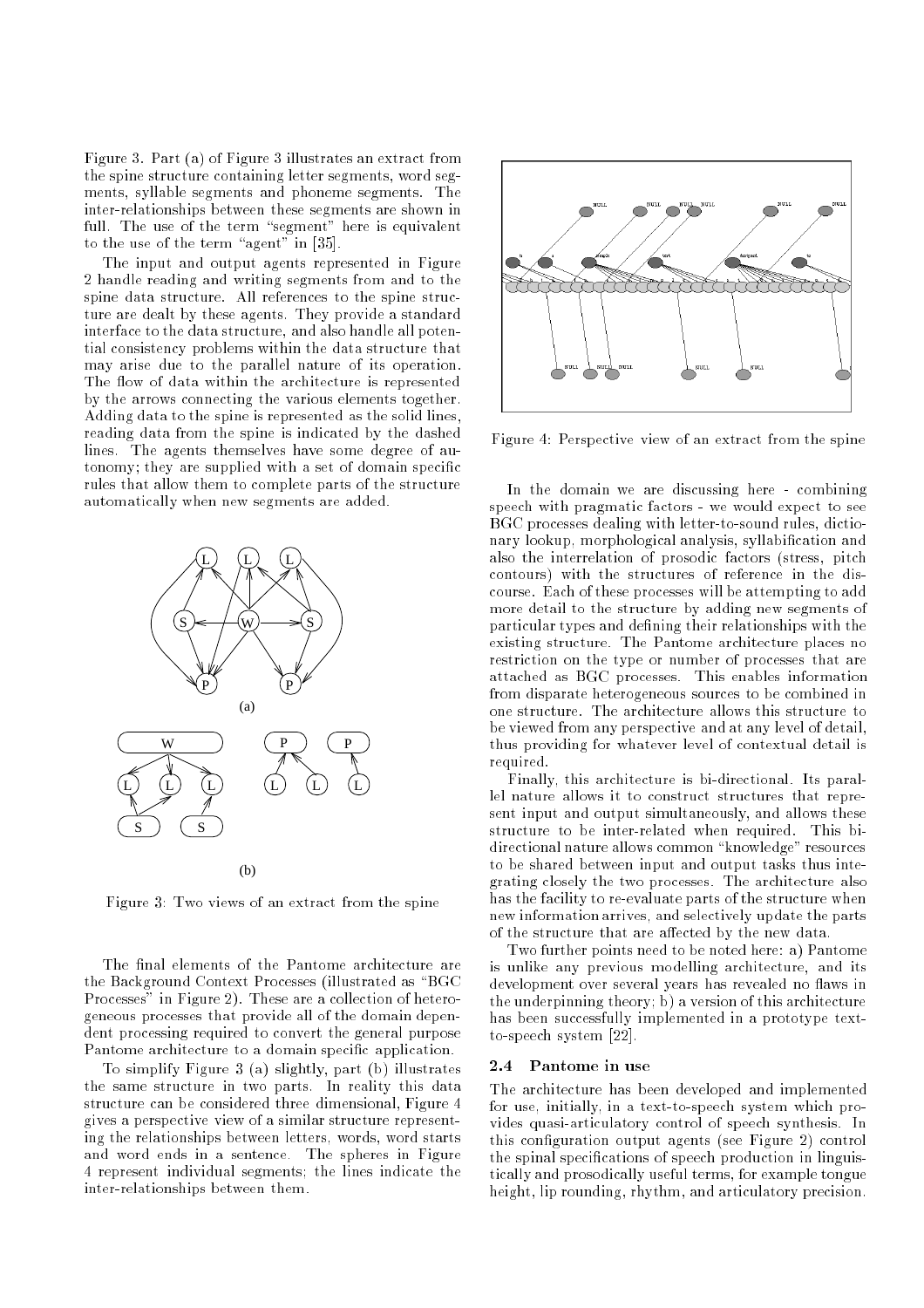This work is described elsewhere  $[22, 23]$ . Suffice to say here that a prototype synthesis system is nearly complete; Pantome is available, relevant BGC processes exist (e.g. for morphology and lexical retrieval), quasiarticulatory synthesis is well advanced. A major component which remains to be supplied concerns pragmatic factors which surface acoustically. Given the architecture into which these factors must be incorporated it is possible to specify the pragmatic components as BGC processes.

The traditional approach to natural-language processing in AI has been to use rules, or grammars, to dictate the global behaviour of a system which analyses incoming natural-language sentences. Many of the approaches use grammars of English to parse sentences into structures called parse trees. In Rowe and Mc Kevitt's approach [35], the individual words of a sentence act as low-level agents which have their own rules of behaviour. These rules provide three types of information: syntactic information on structural constraints, semantic information on meaning constraints, and pragmatic information on usage constraints. These components can be extracted from the existing framework [35] and reconfigured to suit the architecture of Pantome, thus providing the demonstration of integration sought here.

## 3 Integrating pragmatics with Pantome

A theory of intention analysis (see [27]) has been proposed as a model, in part, of the coherence of naturallanguage dialogue. A central principle of the theory is that coherence of natural-language dialogue can be modelled by analysing sequences of intention. The theory has been incorporated within a computational model in the form of a computer program called the Operating System CONsultant (OSCON) (see Guthrie et al. [17], Mc Kevitt [26, 28, 27], Mc Kevitt and Wilks [32], and Mc Kevitt et al. [29, 31, 30]. OSCON, which is written in Quintus Prolog, understands, and answers in English, English queries about computer operating systems.

The computational model has the ability to analyse sequences of intention. The analysis of intention has at least two properties: (1) that it is possible to recognise intention, and (2) that it is possible to represent intention. The syntax, semantics and pragmatics of naturallanguage utterances can be used for intention recognition. Intention sequences in natural-language dialogue can be represented by what we call intention graphs. Intention graphs represent frequencies of occurrence of intention pairs in a given natural-language dialogue. An ordering of intentions based on satisfaction exists, and when used in conjunction with intention sequences, indicates the *tocal* and *quobal* degree of expertise of a speaker in a dialogue.

The architecture of the OSCON system consists of six basic modules and two extension modules. There are at least two arguments for modularising any system: (1) it is much easier to update the system at any point, and (2)



Figure 5: Architecture of the Operating System CONsultant (OSCON) system

it is easier to map the system over to another domain. The six basic modules in OSCON are as follows:

- 1. ParseCon: natural-language syntactic grammar parser which detects query-type,
- 2. MeanCon: a natural-language semantic grammar (see Brown et al. [3], and Burton [4]) which determines query meaning.
- 3. KnowCon: a knowledge representation, containing information on natural-language verbs, for understanding.
- 4. DataCon: a knowledge representation for containing information about operating system commands.
- 5. SolveCon: a solver for resolving query representations against knowledge base representations.
- 6. GenCon: a natural-language generator for generating answers in English.

These six modules are satisfactory if user queries are treated independently, or in a context-free manner. However, the following two extension modules are necessary for dialogue-modelling and user-modelling: (1) DialCon: a dialogue modelling component which uses an intention matrix to track intention sequences in a dialogue, and (2) UCon: a user-modeller which computes levels of user-satisfaction from the intention matrix and provides information for both context-sensitive and usersensitive natural-language generation. A diagram of OS-CON's architecture is shown in Figure 5.

ParseCon consists of a set of Prolog predicates which read natural-language input and determine the

<sup>1</sup> By local expertise we wish to stress the fact that sometimes experts can act as novices in areas of a domain whichthey do not know we we have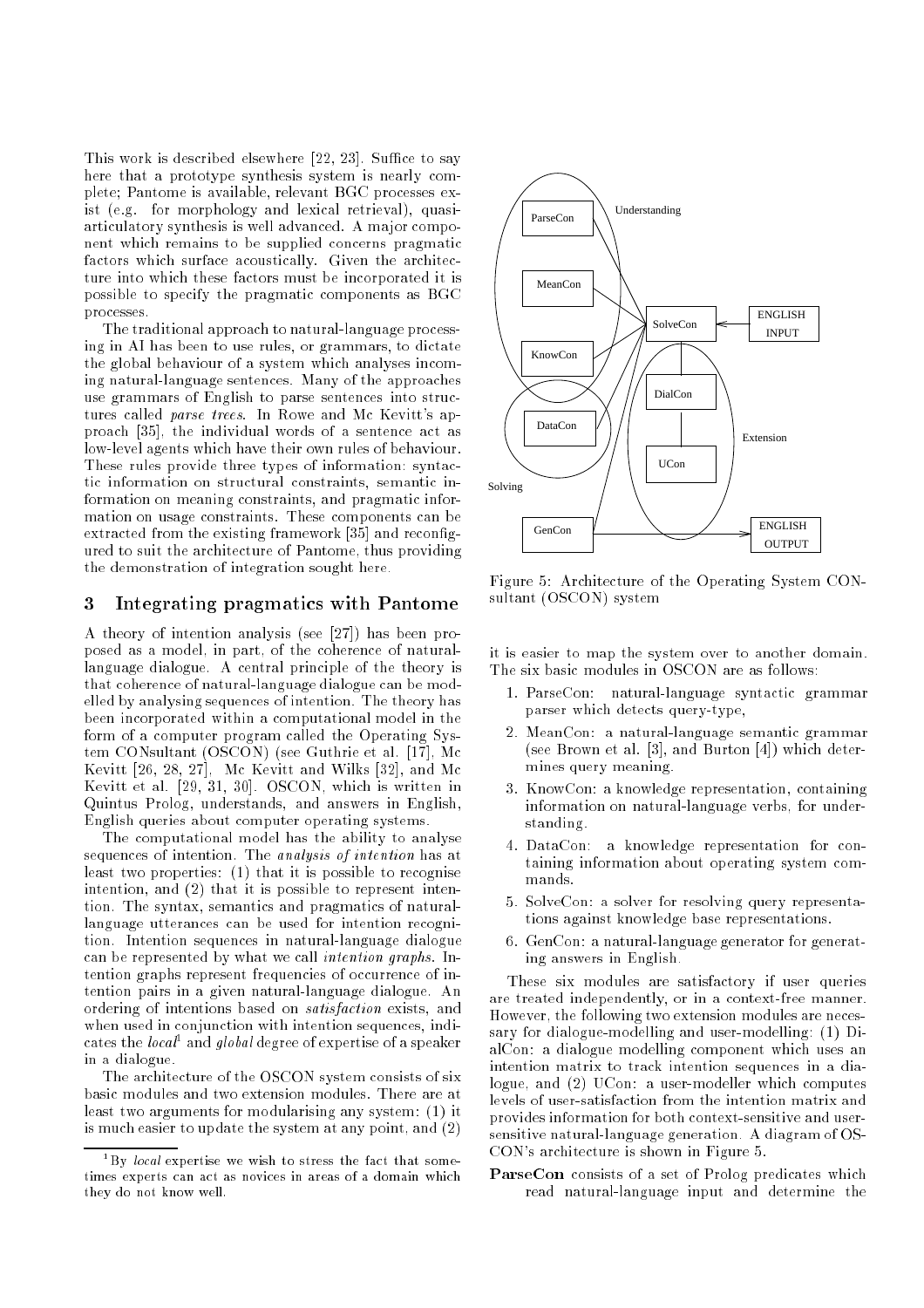type of query being asked, or intention type presented, by the user. For each type of query there are tests for characteristic ways that people might utter that query. ParseCon uses a semantic grammar, in the Denite Clause Grammar (DCG) <sup>2</sup> formalism of Prolog.

- MeanCon consists of predicates which check queries for important information. There are predicates which check for mentioned (1) command names  $(e.g. \text{``ls''}, \text{``more''}), (2) \text{command-effect specifica-}$ tions (e.g  $\sim$  and (3) concepts, or objects, or objects, or objects, or objects, or objects, or objects, or objects, or objects, or objects, or objects, or objects, or objects, or objects, or objects, or objects, or obje  $\mathcal{L}$  , and  $\mathcal{L}$  are specific (2) there are specific are specific and specific specific are specific and specific are specific and  $\mathcal{L}$ cific types of information searched for:  $(1)$  verb specifies (e.g.  $\sim$  ), (2) observe  $\sim$  , (2) or  $\sim$  $\sim$  of action (e.g. ), i.e.  $\sim$  ,  $\sim$   $\sim$ ject (e.g. "contents"), and  $(4)$  location of object (e.g.  $\sim$  0. Mean Con also checks for also checks for also checks for also checks for also checks for also checks for also checks for also checks for also checks for also checks for also checks for also checks for a option verbs (e.g.  $\sim$  0.1  $\sim$  0.1  $\sim$  0.1  $\sim$  0.1  $\sim$  0.1  $\sim$  0.1  $\sim$  0.1  $\sim$  0.1  $\sim$  0.1  $\sim$  0.1  $\sim$  0.1  $\sim$  0.1  $\sim$  0.1  $\sim$  0.1  $\sim$  0.1  $\sim$  0.1  $\sim$  0.1  $\sim$  0.1  $\sim$  0.1  $\sim$  0.1  $\sim$  0.1  $\sim$  0.1  $\sim$  $j$ ects (e.g.  $\ldots$  and  $j$ . MeanContains a dictionnary of English words that define categories such as "person", "modifier", "article", "quantifier" and "prepositions".
- KnowCon consists of a set of data les to represent knowledge about the domain language used for understanding English queries. Data files here contain information about English verbs which denote types of command or action. Examples of categories of action are:
	- 1. creating
	- 2. screenlisting
	- 3. printerlisting
	- 4. sending
	- 5. transferring
	- 6. removing

KnowCon also contains grammar rules for operating system objects like "date", "file" and "directory". The grammar rules encode characteristic ways in which people talk about the objects in English.

- $\blacktriangleright$  access to a set of  $\alpha$  set of data in the defining at tailed information about operating system commands. This information is stored for the UNIX and MS-DOS Operating Systems. The data for UNIX is split among seven files about commands:
	- 1. preconditions
	- 2. effects
	- 3. syntax
	- 4. names
	- 5. precondition options
	- 6. effect options
	- 7. name options

The first four files contain basic data about commands while the last three contain data for options. For MS-DOS, data is contained in just four files which are similar, in spirit, to the first four here.

- SolveCon is a solver which constructs and matches representations of user queries (called Formal Queries) against the knowledge base, DataCon, and produces an instantiated Formal Query which serves as an answer for the query. SolveCon is the heart, or driver, of the OSCON program because it contains the information for mapping English sentences into instantiated formal queries. It contains a set of complex rules which call other OSCON modules to determine (1) query type, (2) intention type, and (3) the instantiated Formal Query for that query. The determination of intention type is a two stage process where natural-language queries are first mapped into query types, and then into intention types. SolveCon also checks for repetitions by comparing the propositional content, or topic, of the current intention against that of the previous.
- Gence Con is the natural-language generator for OSCON and maps instantiated information from SolveCon into English answers. Here, there are algorithms for printing out  $(1)$  preconditions,  $(2)$  effects (or postconditions), and (3) syntax of commands. Also, there are predicates for printing out examples of the use of commands and command compositions. The type of query asked by the user determines the information presented in English to the user.
- DialCon is the dialogue modeller for OSCON which updates the *intention matrix* representing intention pair frequencies in the dialogue. Matrix update is conducted by locating the relevant cell in the matrix which needs to be updated, and increases its count by 1. DialCon indexes the cell in the matrix by pairing the current intention type with the previous.
- UCon is the user-modelling component of OSCON. UCon derives a binary measure of user expertise, expert and novice. UCon applies a user-modelling function to the intention matrix to determine levels of user satisfaction and dissatisfaction. Initially, the user is assumed to be an expert. Subsequent changes in the levels of satisfaction and dissatisfaction will result in changes in the level of user expertise. Such information is used by GenCon to generate context-sensitive and user-sensitive naturallanguage responses. A detailed analysis of how the system can modify its natural language responses is given elsewhere (see Mc Kevitt [27]). We will not discuss details of processing within components of the OSCON system. These can be found in [27].

The OSCON system has been used to test the what we call the Intention-Computer hypothesis: that the analysis of intention facilitates effective natural-language dialogue between different types of people and a computer. OSCON provides positive evidence for this hypothesis (see Mc Kevitt [27], Mc Kevitt et al. [29, 31, 30]).

It is our intention to incorporate segments for intention analysis from not only the natural language pro-

<sup>&</sup>lt;sup>2</sup>Definite Clause Grammars (DCG's) were first developed by Pereira and Warren [33] as a tool to be used in Prolog for natural-language processing.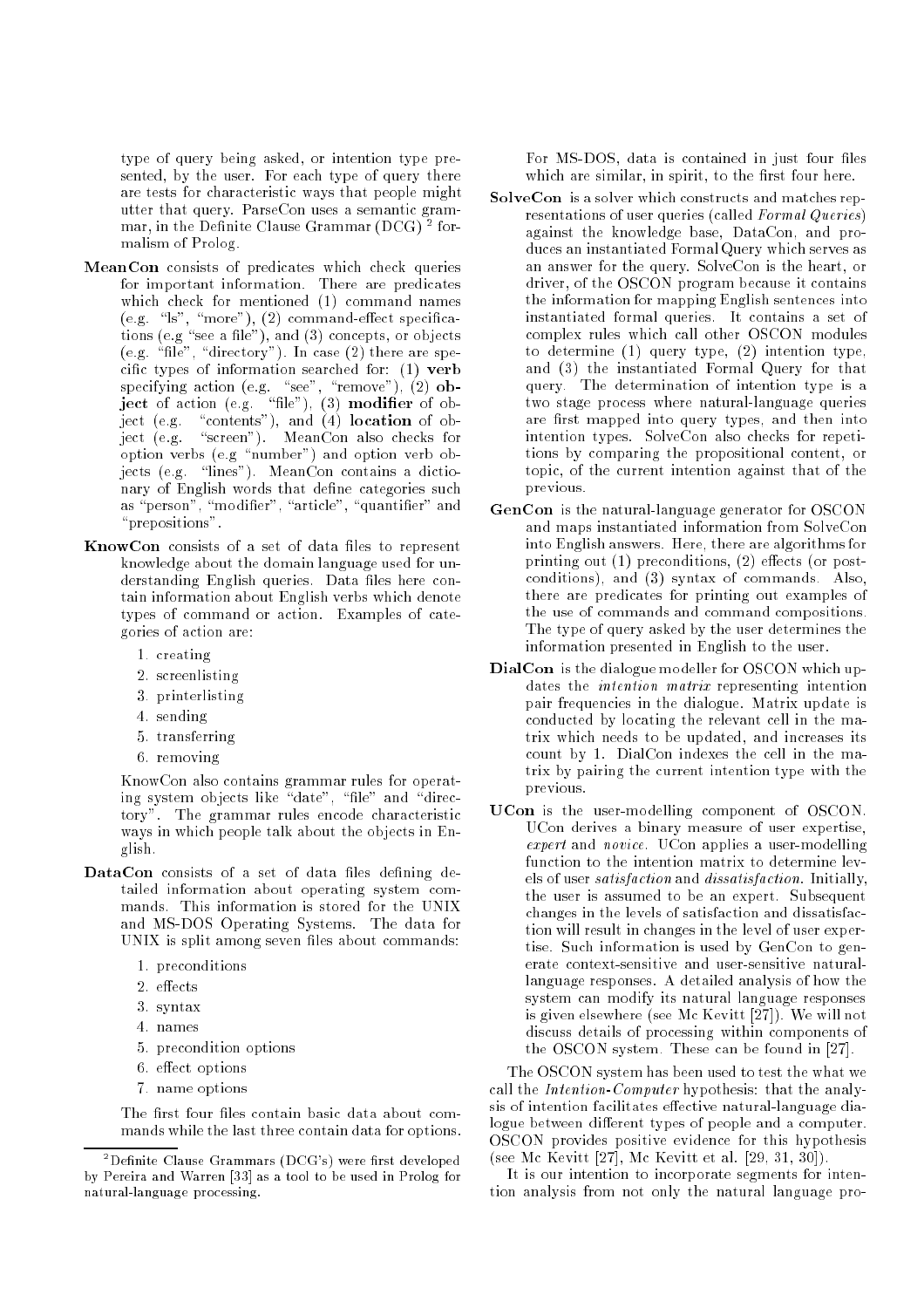cessing side but also from the speech processing side into the Pantome architecture in order to enable higher level intention processing to occur. This requires that the components of teh OSCON system be reconfigured so that, for example, SolveCon is not central (cf the discussion of vowels and consonants in the spine), and Ucon and DialCon are not pipe-lined from SolveCon bu instead connect directly to the spine. The advantage of this revision to the architecture of OSCON, so that it conforms to the structure of Pantome, is that by placing the various components (`Xcon') in the BGC their interrelatedness to each other, and to other components of, say, a morphological nature, is strengthened, but this is done via the sequentially organized segments in the spine.

## 4 Speech recognition

Speech recognition is another example of an application area that will benefit from utilization of the Pantome architecture. The development of Pantome has been implemented in parallel with an example application: textto-speech conversion [21, 22, 23, 19, 16, 15, 20]. The diagram in figure 6 illustrates the typical text-to-speech conversion architecture found in the majority of modern implementations. This is a pipeline, data is passed from stage-to-stage with each step in the process being isolated from its neighbours and unable to contribute or benefit from direct communication. The Pantome architecture has been designed to overcome this and to allow the exploitation of the interrelatedness of the components, as described above.



Figure 6: Architecture of a text-to-speech system

As the diagram in figure 7 illustrates, the typical architecture employed when implementing the speech recognition task is a pipe-line. This immediately raises the question of how Pantome can be beneficially employed in the implementation of such a system.



Figure 7: Architecture of a speech recognition system

The pipe-line architecture generally implies the repeated application of "re-write" rules, which waste much of the potential of the complex structures that underpins the surface structure. Utilizing a non-linear model that allows this structure to be represented for processing at all levels is a novel and potentially valuable solution to this problem.

We believe it will be possible to incorporate into the Pantome model segments for natural language processing from levels of syntax to levels of pragmatics in the framework of Rowe and Mc Kevitt []. In particular we briefly described how intentions are processed in the OS-CON system and we hope that processing of other forms of pragmatics such as beliefs (see Ballim and Wilks [1, 2] and Wilks and Ballim [38]) can be integrated.

### References

- [1] A. Ballim and Y. Wilks. Stereotypical belief and dynamic agent modelling. In Proceedings of the second international conference on user modelling, 1990.
- [2] A. Ballim and Y. Wilks. Artificial Believers. Lawrence Earlbaum Associates, Hillside, New Jersey, 1991.
- [3] J.S. Brown, R.R. Burton, and A.G. Bell. SOPHIE: a step towards creating a reactive learning environment. International Journal of Man-Machine stud $ies, 7:675{-}696, 1975.$
- [4] R. Burton. Semantic grammar: An engineering technique for constructing natural-language understanding systems. Technical Report 3453, Bolt, Beranek and Newman, Cambridge, MA, USA, 1976.
- [5] G.N. Clements. The geometry of phonological features. Phonology Yearbook,  $2:225-252$ ,  $1985$ .
- [6] A. Cypher. The structure of the user's activities. In D.A. Norman and S. Draper, editors, User Centred System Design: New Perspectives on Human-Computer Interaction. Lawrence Earlbaum Associates, 1986.
- [7] W.H. Edmondson. Autosegmental phonology: The syllable and the sign. In B.T. Tervoort, editor, Signs of Life. Proceedings of the Second European Congress on Sign Language Research, pages  $79-94$ , University of Amsterdam, 1986. Institute of General Linguistics.
- [8] W.H. Edmondson. Issues in linearisation: Prolegomena for a general theory of communication. Language and  $Common$ ,  $6(4)$ :  $225-266$ , 1986.
- [9] W.H. Edmondson. Segments in signed languages: Do they exist and does it matter? In W.H. Edmondson and F. Karlsson, editors, SLR '87. Papers from The Fourth International Symposium on Sign  $Language Research$ , pages 66-74, Hamburg, 1987. Signum-Press.
- [10] W.H. Edmondson. Asynchronous parallelism in human behaviour: A cognitive science perspective on human-computer interaction. Behaviour and Information Technology,  $8(1):3-12, 1989$ .
- [11] W.H. Edmondson. Asynchronous parallelism in the formalism of non-linear phonology. In M.M. Taylor, F. Neel, and D.G. Bouwhuis, editors, The Structure of Multimodal Dialogue, pages  $241-247$ . North-Holland, Amsterdam, 1989.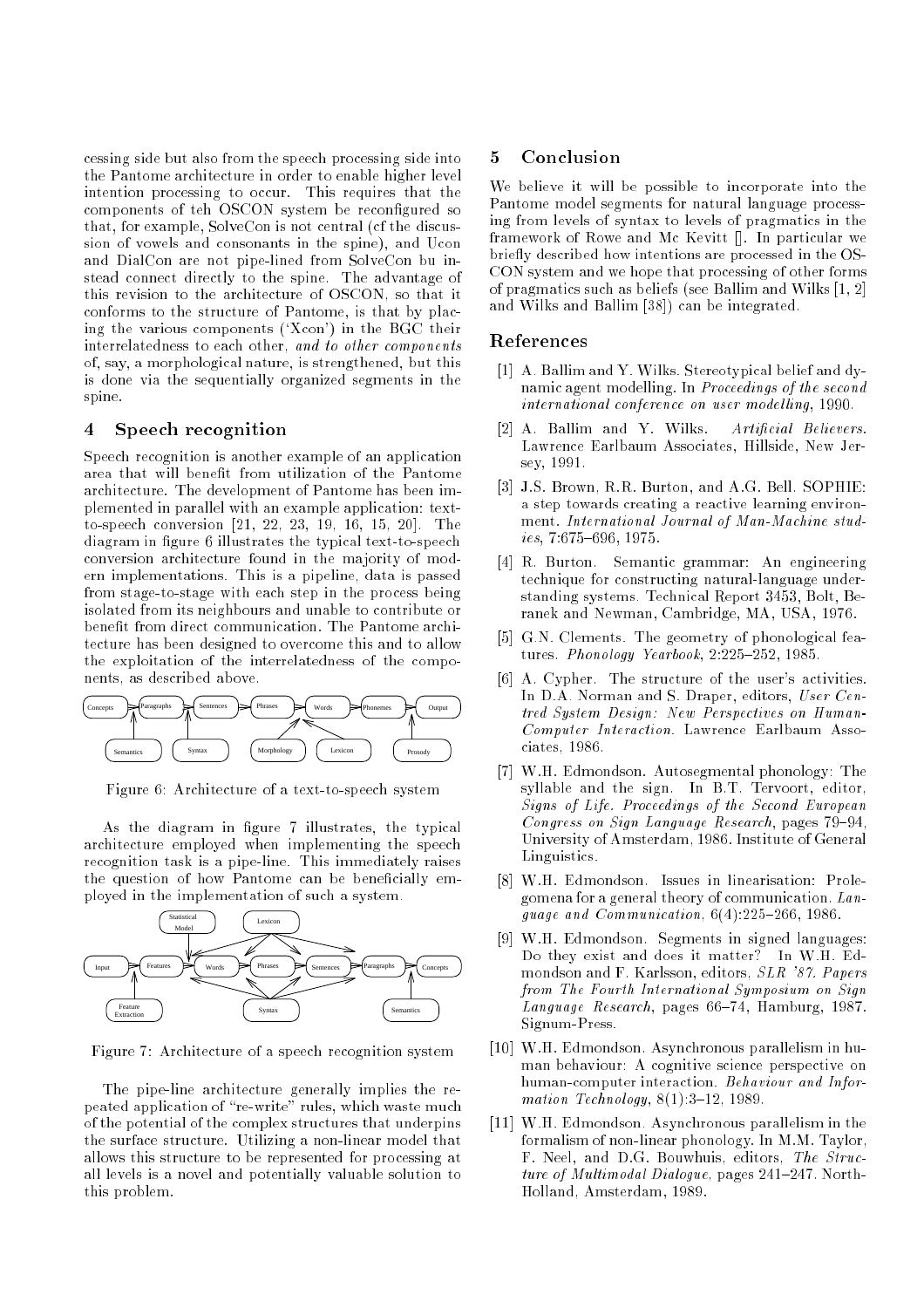- [12] W.H Edmondson. A non-concatenative account of classier morphology in signed and spoken languages. In S. Prillwitz and T. Vollhaber, editors, Current Trends in European Sign Language Research. Proceedings of the 3rd European Congress on Sign Language Research, pages 187-202, 1990.
- [13] W.H. Edmondson. General cognitive principles and the structure of behaviour. Paper presented at the Third International Colloquium on Cognitive Science, Donostia - San Sebastian., May 1993.
- [14] W.H. Edmondson. Signs, syllables and segments: What do they mean? Invited contribution to the Workshop on Phonology and Morphology of Sign Language, Amsterdam, June 1993.
- [15] W.H. Edmondson and J.P. Iles. A non-linear architecture for speech and natural language processing. To appear in the Proceedings of the 1994 International Conference on Spoken Language Processing.
- [16] W.H. Edmondson and J.P. Iles. Pantome: an architecture for speech and natural language processing. To appear in the Proceedings of the Institute of Acoustics 1994 Autumn Conference on Speech and Hearing.
- [17] L. Guthrie, P. Mc Kevitt, and Y. Wilks. OSCON: An operating system consultant. In Proceedings of the Fourth Annual Rocky Mountain Conference on Artificial Intelligence (RMCAI-89), pages  $103-113$ , Denver, Colorado, USA, June 1989.
- [18] B. Hayes. Dipthongisation and coindexing. *Phonol* $ogy, 7:31–71, 1990.$
- [19] J.P. Iles and W.H. Edmondson. Feature driven formant synthesis. To appear in the Proceedings of the Institute of Acoustics 1994 Autumn Conference on Speech and Hearing.
- [20] J.P. Iles and W.H. Edmondson. Quasi-articulatory formant synthesis. To appear in the Proceedings of the 1994 International Conference on Spoken Language Processing.
- [21] J.P. Iles and W.H. Edmondson. Control of speech synthesis using phonetic features. In R. Lawrence, editor, Proceedings of the Institute of Acoustics Autumn Conference on Speech and Hearing, volume 14, pages  $369-373$ . Institute of Acoustics, December 1992.
- [22] J.P. Iles and W.H. Edmondson. The use of a non-linear model for text-to-speech conversion. In Proceedings of the European Conference on Speech Technology - EUROSPEECH, volume 2, pages 1467-1470. ESCA, September 1993.
- [23] J.P. Iles and W.H. Edmondson. Feature driven formant synthesis. Accepted for poster presention at the second ESCA/IEEE workshop on speech synthesis, 1994.
- [24] J. Kaye. Phonology: a cognitive view. Lawrence Earlbaum Associates, New Jersey, 1989.
- [25] W.J.M. Levelt. Speaking: from intention to articulation. MIT Press, 1989.
- [26] P. Mc Kevitt. Building embedded representations of queries about unix. Technical Report MCCS-86-72, Computing Research Laboratory, New Mexico State University, Department 3CRL, Box 30001, New Mexico State University, Las Cruces, USA., 1986.
- [27] P. Mc Kevitt. Analysing coherence of intention in natural-language dialogue. PhD thesis, Department of Computer Science, University of Exeter, Exeter, UK, September 1991.
- [28] P. Mc Kevitt. Principles and practice in an operating system consultant. In D. Partridge, editor, Artificial Intelligence and Software Engineering, volume 1. Ablex Publishing Corporation, New York, 1991.
- [29] P. Mc Kevitt, D. Partridge, and Y. Wilks. Analysing coherence of intention in natural language dialogue. Technical Report 227, Department of Computer Science, University of Exeter, Exeter. EX4 4PT. UK, 1992.
- [30] P. Mc Kevitt, D. Partridge, and Y. Wilks. Experimenting with intention in natural language dialogue. Technical Report 234, Department of Computer Science, University of Exeter, Exeter. EX4 4PT. UK, 1992.
- [31] P. Mc Kevitt, D. Partridge, and Y. Wilks. Why machines should analyse intention in natural language dialogue. Technical Report 233, Department of Computer Science, University of Exeter, Exeter. EX4 4PT. UK, 1992.
- [32] P. Mc Kevitt and Y. Wilks. Transfer semantics in an operating system consultant: the formalization of actions involving object transfer. In Proceedings of the Tenth International Joint Conference on Artificial Intelligence (IJCAI-87), volume 1, pages  $569-$ 575, August 1987.
- [33] F. Pereira and D. Warren. Definite clause grammars for language analysis  $-$  a survey of the formalism and a comparison with augmented transition networks. Artificial Intelligence, 13:231-278, 1980.
- [34] D.M. Perlmutter. Sonority and syllable structure in American Sign Language. Linguistic Inquiry,  $23(3):407{-}442, 1992.$
- [35] J. Rowe and P. Mc Kevitt. An emergent computation approach to natural language processing. In Proceedings of the Fourth Irish Conference on Arti ficial Intelligence and Cognitive Science, University College Cork, Ireland, September 1991.
- [36] W. Sandler. Sequentiality and simultaneity in American Sign Language phonology. Foris, Dordrecht, 1989.
- [37] R.B. Wilbur. Why syllables? what the notion means for ASL research. In Theoretical issues in sign language research, volume 1, chapter 4, pages 81-108. University of Chicago Press, Chicago, 1990.
- [38] Y. Wilks and A. Ballim. Multiple agents and the heuristic ascription of belief. In Proceedings of